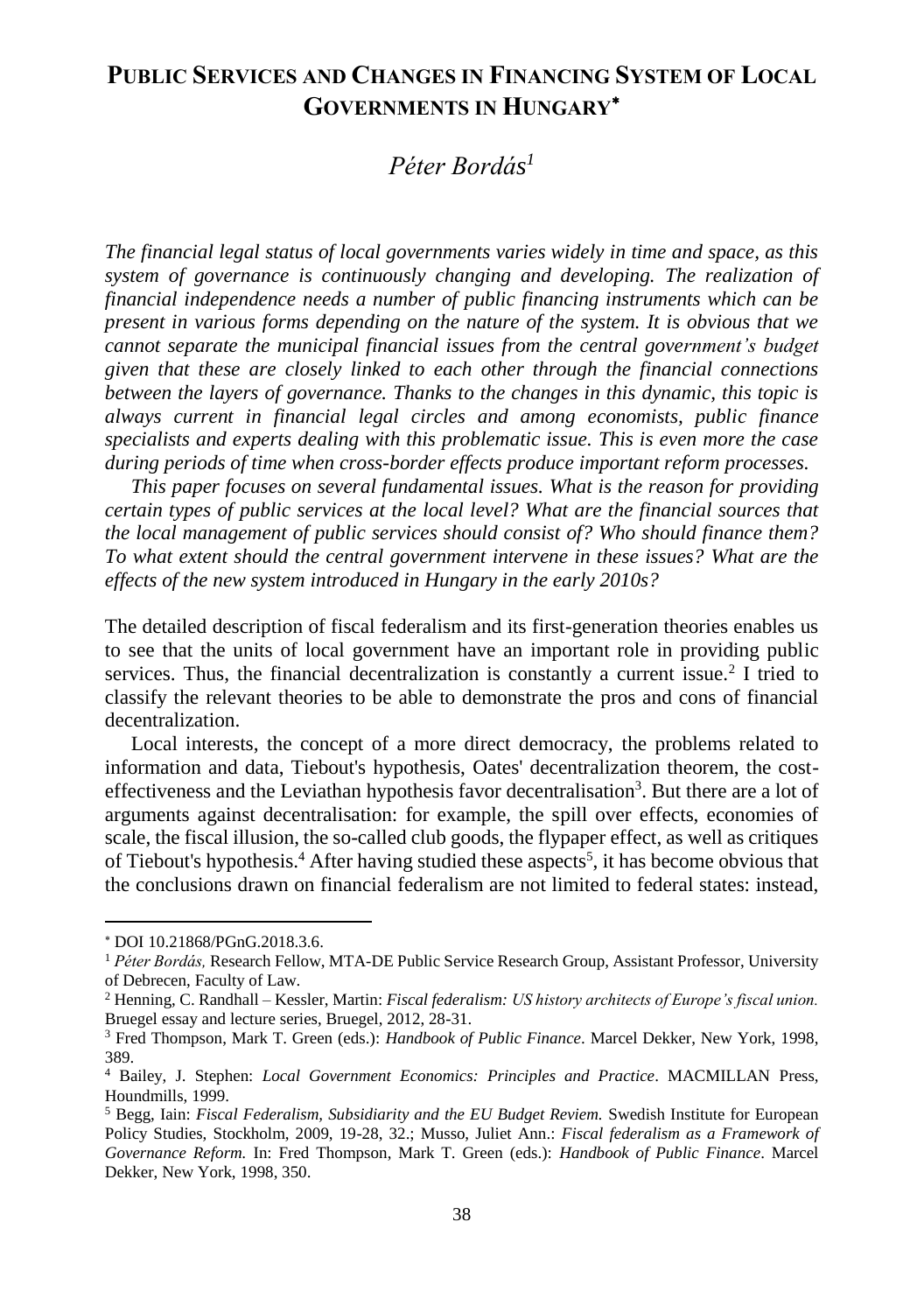they can prove useful and applicable on the different layers of governance in unitary states too.

It is worth examining how different systems of local governance have changed throughout the last decade, especially in reaction to the financial crisis.

Table 1

#### Measure **Expenditure** as a percentage of GDP Revenue as a percentage of GDP Debt as a percentage of GDP Local tax revenue as a percentage of GDP **Country** Federations and quasi-federations Austria 17,9 18 12,7 1,7 Belgium 26,6 25,3 20,9 5,7<br>Germany 20.8 21.1 28 11.8 Germany 20,8 21,1 28 11,8<br>Spain 21.9 20.6 32.2 8.1 Spain 21,9 20,6 32,2 8,1 Unitary countries Czech Republic 11,4 12 4,1 5<br>Denmark 34,9 35,2 11,1 12. Denmark 34,9 35,2 11,1 12,3 Estonia 9,5 9,7 4,4 0,3<br>
Einland 23 23 12,7 10,4 Finland 23 23 23 12,7 10,4 France 11,4 11,5 11,1 5,7 Greece 3,4 3,7 1,2 0,9 Hungary 7,9 8,1 0,6 2,3<br>
Isoland 13 12.4 13.2 9,4 Iceland 13 12,4 13,2 9,4 Ireland 2,2 2,5 2,1 0,5 Italy 14,5 14,8 11,4 6,4 Latvia 19,3 9,6 7,6 5,6 Luxembourg 4,6 5 2,6 1,3 Netherlands 14,5 14,1 11,5 1,4<br>Norway 16,1 15,7 17,1 5,9 Norway 16,1 15,7 17,1 5,9 Poland 12,8 12,8 5,5 4,2 Portugal 5,9 6,4 7,8 2,5 Slovak Republic 7,5 7,6 3 0,5 Slovenia 9 9,3 3,2 3,5 Sweden 25 24,8 16,1 13,3 United Kingdom 10,9 10,6 10,3 1,6 OECD Total 16,4 16 24,4 7 EU28 Total 15,7 15,6 15,6 6,2

### **Subnational Government Structure and Finance in Europe (2015)**

*Source:* Author compiled, based on the data of the OECD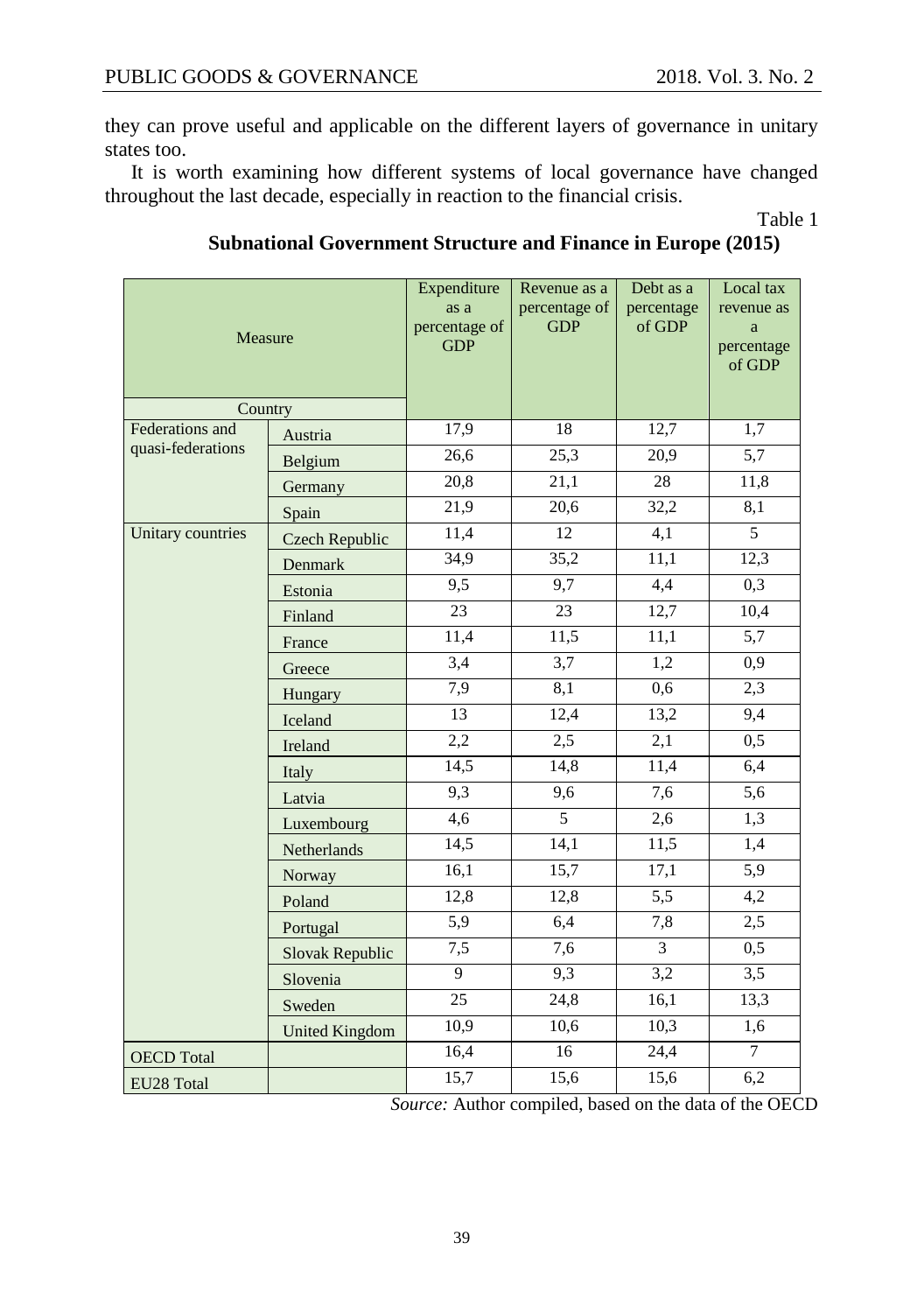$\overline{a}$ 

Analysing the development of these systems (of local governance), it may be established that the Anglo-Saxon and continental methods of governance serving as models can, in their pure form, only exist in theory. They cannot exist in practice because they have been subject to important changes affecting primarily their financial autonomy and the provision of local services. Regarding the data collected by the OECD in 2015, I can conclude that the ratio of local expenses to GDP stagnated or increased in the majority of the examined countries (see Table 1). There are two exceptions: Hungary and Ireland, where we can witness a considerable fall as the expenses of local governments decreased by 75%.

It must be mentioned – as emphasized by a 2010 report of the European Commission – that local governments were faced with the necessity of layoffs, structural reorganization and borrowing in the wake of the financial difficulties (and especially the decrease in income) caused by the crisis.<sup>6</sup>

In my opinion, the sub-national levels of government, the public services provided at these levels and the trends in the organization and financing of public services (e.g.: decentralization and centralization) all show a cyclical process, even in the context of diverse and differing international practices.

In Hungary, the system of local and regional authorities established during the democratic transition has been working, changing and developing for more than 20 years until it has undergone a process of significant transformation in the early 2010s. This change affected the scope of local public services as well as the main character of local governments. A certain number of services that were formerly provided locally have been centralized. Regulations on local management have been changed. Numerous checks and limits have been installed in the system. The revenue structure has been transformed and the system of intergovernmental grants and transfers has been reshaped.

We can clearly see that the solution was not entirely effective given that several other factors contributed to the aforementioned errors. For example, the tasks conferred to local levels were not accompanied by changes in the financing system. The system could not cope with the difficulty resulting from the fact that the resources of individual local governments varied widely but they all had the same legal status. The revised system of revenue assignment is a good example of the new approach called "task-based" financing (an expenditure-oriented system replacing the previous resource-based financing) – including its negative aspects.

The evaluation and assessment of these changes is controversial. We are faced with a large number of arguments and counterarguments concerning the considerations of experts in the fields of administrative law, financial law and public finances. This is precisely the reason why we cannot disregard the exemplary practices and achievements of the previous revenue assignment system, even if there are a lot of negative aspects.

I could conclude that the original objective of the preparation of this revised concept was not to introduce the current system but to provide a much-needed correction to the system of financing of public services based on the calculations on expenditure needs

<sup>6</sup> Council of European Municipalities and Regions: *The economic and financial crisis. Impact on local and regional authorities*. Brussels, 2010. [http://www.ccre.org/docs/Economic\\_and\\_Financial\\_Crisis\\_\(CEMR\\_2009\).pdf](http://www.ccre.org/docs/Economic_and_Financial_Crisis_(CEMR_2009).pdf)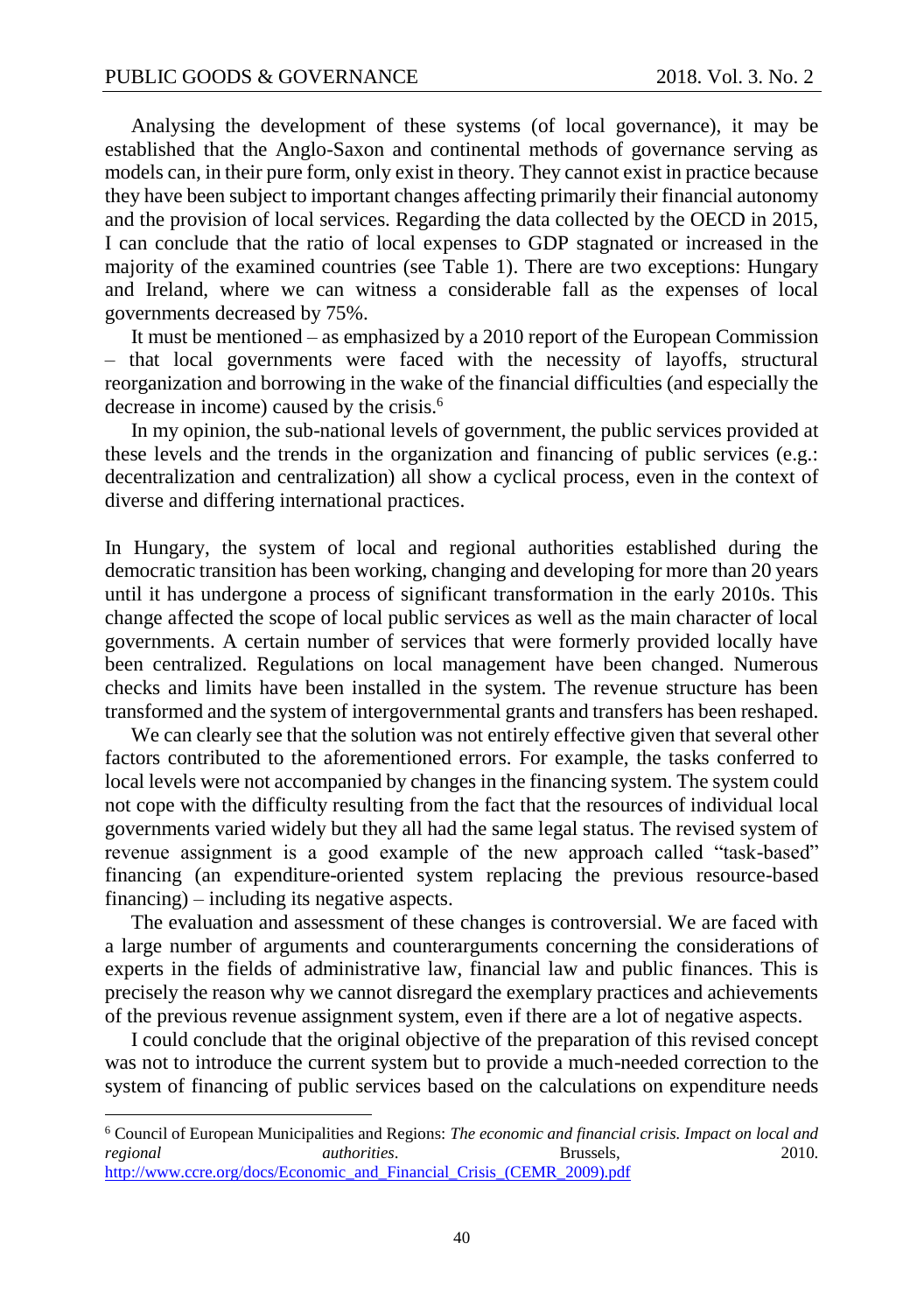detailed above. In the end, it is clear that while the terminology remains unchanged, the contents of the system have been transformed completely after the adoption of the new Local Government Act in 2011 and its amendment. The reason for the divergence from the original objective could be that some key issues with the proposed solution were obvious from the beginning. For example, it is very time consuming, difficult and expensive to determine the expenditure requirements of local municipalities. From these observations, it can be concluded that this approach to the financing of public services is not the same solution as similarly named approaches in international literature.<sup>7</sup>

The role and the financing of local governments across Europe has changed due to the economic crisis, meaning that the relationship between local and central governance needed to be rethought. This is not exclusively a Hungarian trend. In the background of the reorganization of the provision of public services among the different layers of governance, there is a sort of centralisation as a desired objective to achieve. This is present also in the financing of public services.

The impact of the new approaches is detectable in the financial system. Local expenditures have decreased by 7.9% relative to GDP because of the centralisation of providing public services (see Table 1). $8$  This is due to the fact that primary education, personal social benefits and health care have been handed over to the central government. The central management of local services has also resulted in the reduction of local autonomy. Together with the change in financing, the scope of powers delegated to the different levels of government, as laid down by law, has also changed in Hungary. Interestingly, in practice, this division of powers shows a very different picture. Therefore, there are several services that are traditionally considered "local governmentrelated" which can also be provided in a centralized way without them losing their local character.

\*\*\*

During the transition period, the objective was the decentralization of centralized power in order to put local administrative units in a more powerful position.

In the 2010s a sort of reversal process has begun unfolding which enhances the centralization of local public services according to a concept of the state as a "good owner". Due to the changes in the financing of local authorities and the regulation of local governments there are a number of new limits, checks and instruments for stabilization curtailing the extent of locally administered functions. This process leads us to question whether the local government is actually independent.<sup>9</sup>

Numerous local taxes have become earmarked after 2010. As local taxation is of the most important elements of local financial autonomy, this intervention in their free use can cause harm to local interests. By the same logic, in the case of support by the central government, the use of non-earmarked subsidies can reinforce local financial autonomy. As formulated by József Hegedűs and Gábor Péteri, this transformation process was

l

<sup>7</sup> Dahlby, Bev (1998): Fiscal Externalities and the Design of Intergovernmental Grants. *International Tax and Public Finance,* 3(3), 1998, 398.

<sup>8</sup> In 2005, this number was 12,59 %.

<sup>9</sup> Act CLXXXIX of 2011 on Local Governments in Hungary (2011. évi CLXXXIX. törvény)